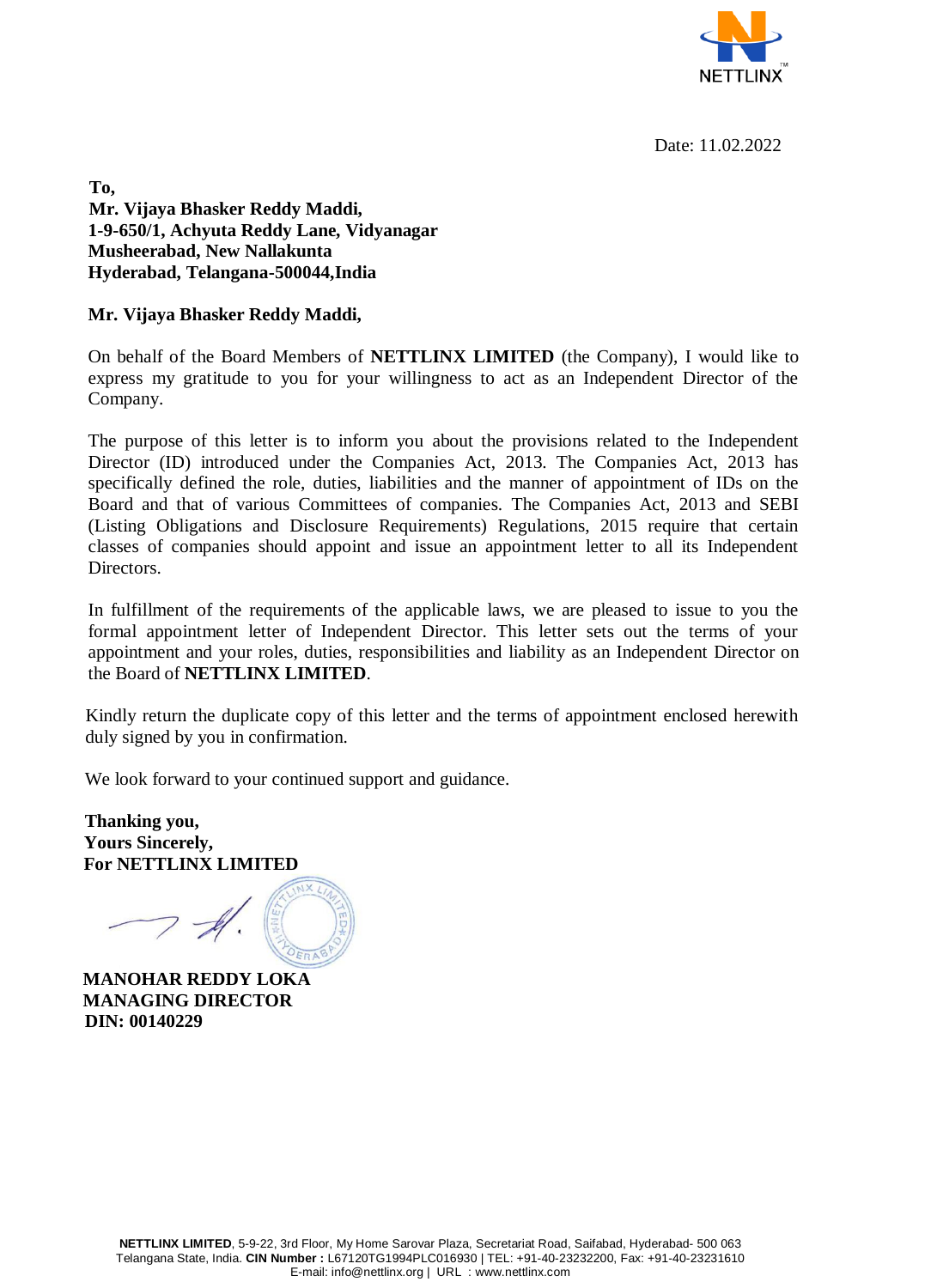

### **TERMS OF APPOINTMENT OF INDEPENDANT DIRECTOR**

# **1. Term of Office:**

Pursuant to your confirmation, we are pleased to inform that based on the recommendations of the Nomination and Remuneration Committee, the Board at its meeting held on  $11<sup>th</sup>$  February, 2022 has appointed you as a Non-Executive Independent Director of the Company for a period of five years with effect from  $11<sup>th</sup>$  February, 2022 to  $10<sup>th</sup>$  February, 2027 your appointment is subject to the approval of shareholders in the General Meeting. You shall not be liable to retire by rotation as per the relevant provisions of the Companies Act, 2013 and SEBI (Listing Obligations and Disclosure Requirements) Regulations, 2015.

Your appointment is subject to the extent of provisions of Companies Act, 2013 (the "Act") as amended from time to time regarding appointment, fees, expenses, retirement, disqualification and removal of Directors. Further your appointment is subject to the following:

a) So long as you are an independent director of the Company, the number of companies in which you hold office as an independent director, director or a chairman or committee member will not exceed the limits stipulated under the Act and SEBI (Listing Obligations and Disclosure Requirements) Regulations, 2015.

b) So long as you are an independent director of the Company, you will ensure that you do not get disqualified to act as a director pursuant to the provisions of Section 164 of the Act.

c) You will ensure compliance with other provisions of the Act and the SEBI (Listing Obligations and Disclosure Requirements) Regulations, 2015 as amended as applicable to you as an independent director.

You will be paid such remuneration by way of sitting fees for meetings of the Board or its Committees as may be decided by the Board and approved by the Shareholders (if necessary) from time to time.

At any time that you resign by written notice, it is desirable that you give the Board reasonable forewarning of your intention to resign or to not seek re-appointment where that is possible, so that the Company can plan for your succession.

You may be required to vacate office for reasons stipulated in that regard under the provisions of the Companies Act, 2013 or any applicable law and your performance as an Independent Director will be subject to review during your tenure with the Company by the entire Board excluding yourself as per the performance evaluation criteria laid down by the Nomination and Remuneration Committee and by SEBI (Listing Obligations and Disclosure Requirements) Regulations, 2015.

 $\rightarrow$  H.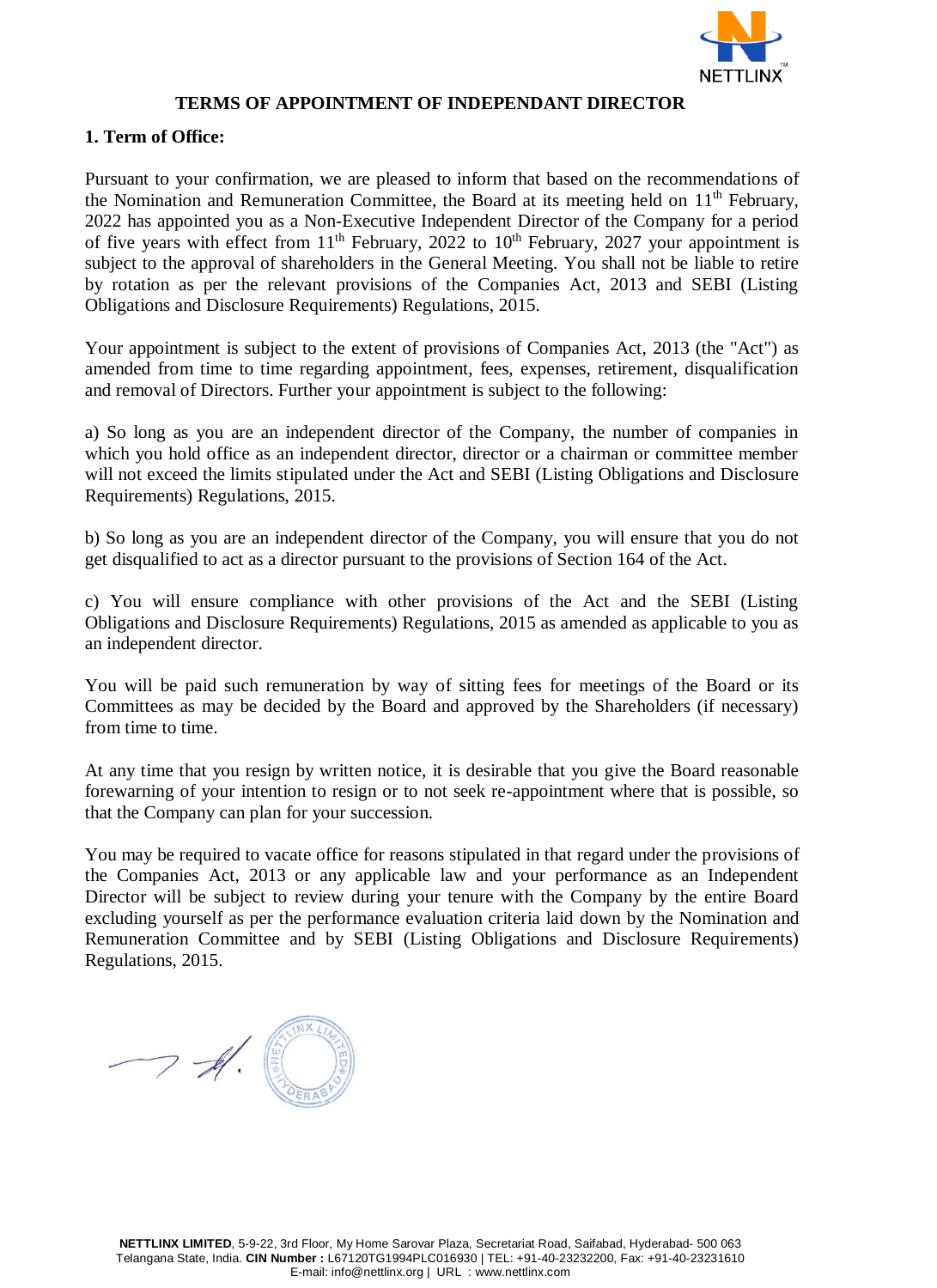

### **2. Commitments**

### **A. Independent Director**

The Board of Directors (the Board) may, if it deems fit, invite you for being appointed on one or more existing Board Committees or any such Committee that is set up in the future. Your appointment on such Committee(s) will be subject to the applicable regulations and subject to your consent for such appointment.

You will be expected to devote such time as is necessary for the proper performance of your duties and as an Independent Director. You should strive to attend all the scheduled quarterly Board Meetings, General Meetings, meetings of the Committees in which you may be appointed and other meetings as necessary.

As an Independent Director you along with other Independent Directors, if any, shall hold at least one meeting in a financial year without the participation of non-independent Directors and members of management. You should strive to attend such meeting the sole objective of which shall be to:

- a) Review the performance of non-independent directors and the Board as a whole;
- b) Review the performance of the Chairperson of the Company; taking into account the views of executive director and non- executive director**s.**
- c) Assess the quality, quantity and timeliness of flow of information between the Company management and the Board that is necessary for the Board to effectively and reasonably perform their duties. By accepting this appointment, you have confirmed that you are able to allocate sufficient time to meet the expectations of your role.

# **B. The Company**

The Company shall provide you with adequate notice of the dates of proposed Board meeting, general meetings and meetings of Board Committees of which you are a member. As per the provisions of the Companies Act, 2013 the Company is expected to give you an advance notice of minimum 7 days for every Board and Committee meeting. A meeting of the Board may be called at shorter notice to transact urgent business subject to the condition that at least one independent director, shall be present at the meeting and in case of absence of independent directors from such a meeting of the Board, decisions taken at such a meeting shall be circulated to all the Directors and shall be final only on ratification thereof by at least one independent director. The notice of the Board/ Committee meetings will be provided along with the agenda of the Board / Committee meetings.

In order to facilitate a director to carry out his/her duties and to effectively contribute to the management of the Company

 The Company will train its Board members in the business model of the company as well as the risk profile of the business parameters of the Company and their responsibilities as directors.

 $7 - 4$ .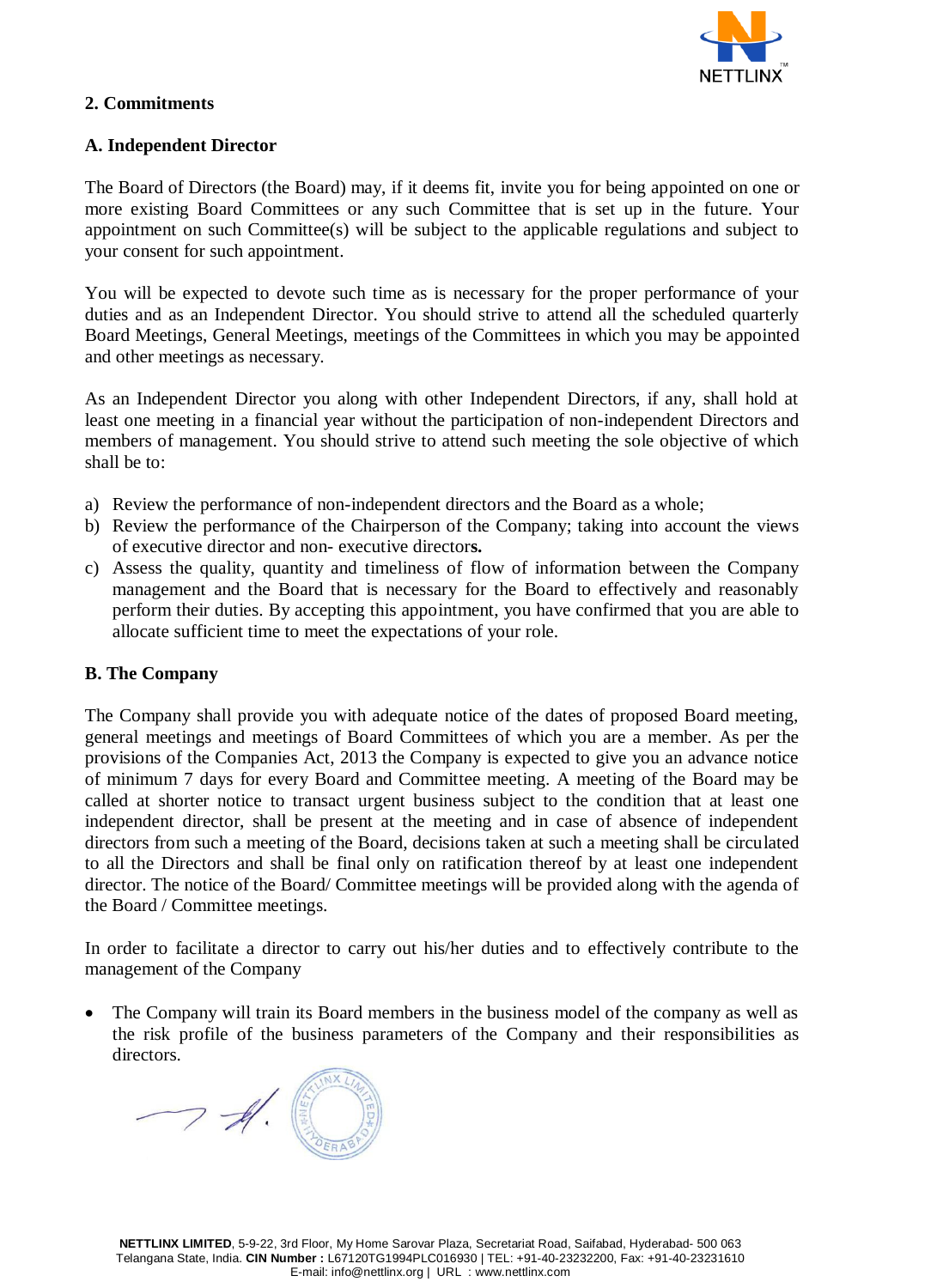

- The Company will provide to its Board members special training courses which is conducted by various professional bodies to ensure that the directors are refreshed and equipped to perform their role with the highest standards.
- The Company shall inform the directors about any upcoming events in the Company.
- The Company shall ensure that directors are kept abreast of latest happenings in ISP industry and in the field of law applicable to the Company by allowing them to attend and participate in the seminars held in this respect.
- The Company has already established an effective whistle blower mechanism so that the directors can raise their concerns.
- It shall be the responsibility of the Company to provide the Independent Director with all the information and documents they validly require to fulfill their functions.
- The Company shall ensure that the Independent Directors are aware of their statutory obligations by periodically updating information and compliances required.

# **3. Code of Conduct**

You will be expected to perform your duties, whether statutory, fiduciary or under common law, faithfully, efficiently and diligently to a standard that commensurates with the functions of your role and your knowledge, skills and experience. You will have to perform all the duties of an independent Director as specified in Schedule IV of the Companies Act, 2013 and SEBI (Listing Obligations and Disclosure Requirements) Regulations, 2015, including but not limited to attendance at Board meetings, the Annual General meeting, meetings of independent directors, meetings with investors and shareholders etc. You will be required to serve on such Committees as the Board may request, including but not limited to Audit, and /or Nomination and Remuneration and /or Stakeholders Relationship and /or Sub-Committee of Directors. In addition you will be expected to devote appropriate preparation and travel time ahead of each meeting.

# **Code of Ethics and Business Conduct, Code of Independent Directors, Code of Internal Procedures and Conduct for Regulating, Monitoring and Reporting of Trading by Designated Persons and their Immediate Relatives.**

During the tenure of your appointment, you will comply with any relevant regulations as may be issued by the Government of India and such other authorized bodies as set up by the Government on its behalf, including the code of Ethics and Business Conduct, Code of Independent Directors, Insider Trading Code and such other requirements as the Board of Directors may from time to time specify.

 $7 - 4$ .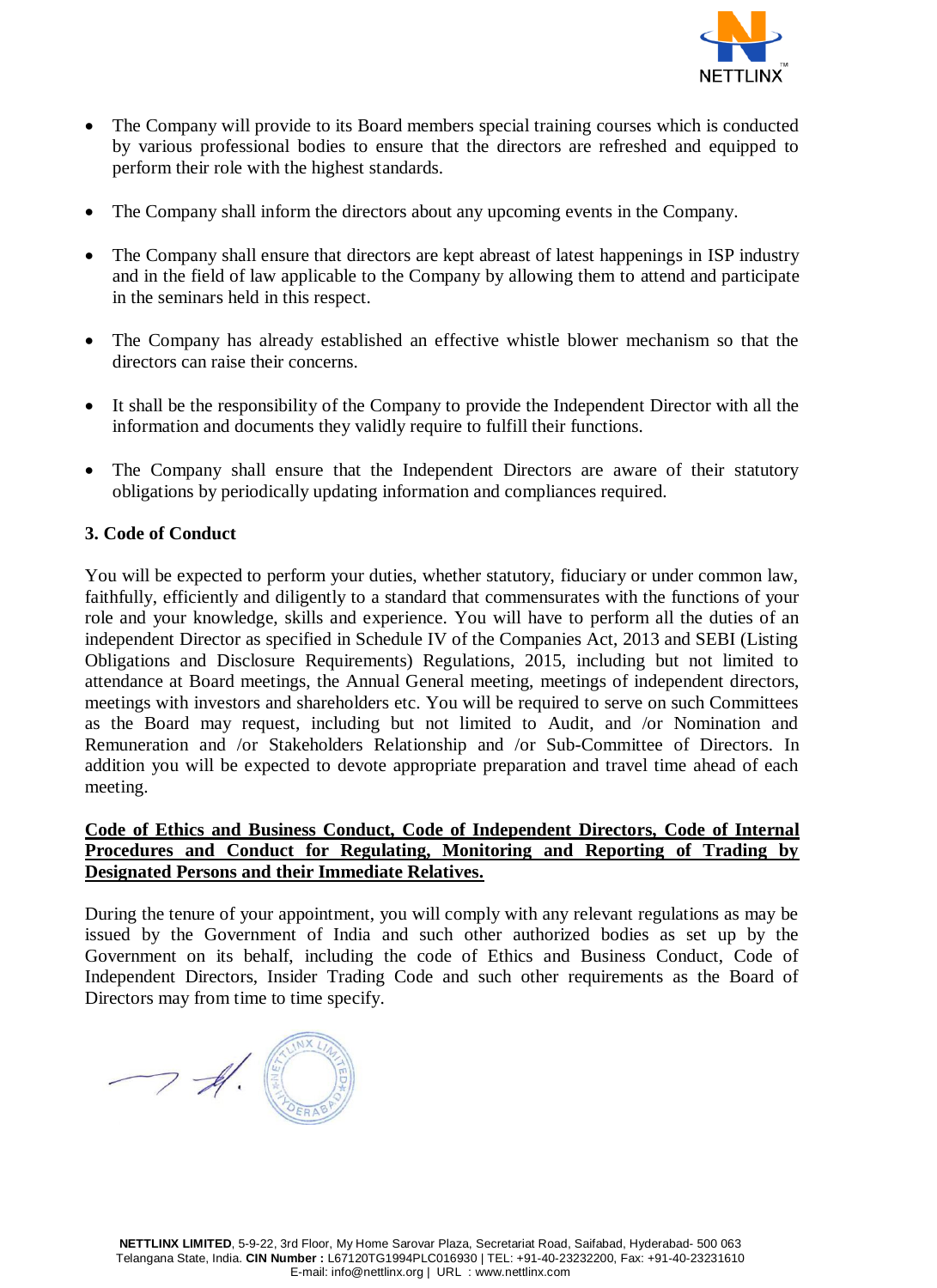

As an Independent Director of the Company, your role and functions as well as your duties and obligations shall be as set out in Schedule IV to the Companies Act, 2013 and any amendments thereto. It is expected that you will familiarize yourself with the relevant Directors duties, roles and responsibilities as set out in Annexure-1.

# **4. Liability**

As an Independent Director you will be liable only in respect of such acts of omission or commission by the Company which had occurred with your knowledge, attributable through Board processes, and with your consent or connivance or where you had not acted diligently.

#### **5. Technology.**

Being an Independent Director, you may make use of video, telephone, electronic mail, any other technology which permits each Director to communicate with every other Director, or any combination of these technologies for the purpose of calling and holding Directors' meetings.

You may attend the Board or Committee meetings through video conferencing or other audio visual means subject to the applicable provisions of the Companies Act, 2013.

# **6. Conflict of Interest.**

By accepting this appointment you will be deemed to have confirmed that any other position you hold including your directorships in other companies, shall not give rise to any conflicts of interest in relation to your appointment or action as an Independent Director of the Company. Should you become aware of any conflict or potential conflict during your appointment, you are expected to notify the Company Secretary forthwith.

As an Independent Director you shall not engage in any activity that detracts you from your role as an Independent Director.

#### **7. Disclosures.**

You shall be required to submit certain information in the prescribed forms on a defined periodicity as required by the Companies Act, 2013. Company Secretary shall be the coordinating officer for this.

You are required to disclose to the Company your interests and any matters (excluding those matters which may be subject to legal/professional privilege) which affect your independence with regard to the Company.

During your tenure as an Independent Director you are required to give a declaration at the first Board meeting that you attend after your appointment as an Independent Director and subsequently at the first Board meeting in every financial year or whenever there is any change in the circumstances that may affect your status as an independent director that you meet the criteria of an Independent Director as provided under Section 1-19 of the Companies Act, 2013.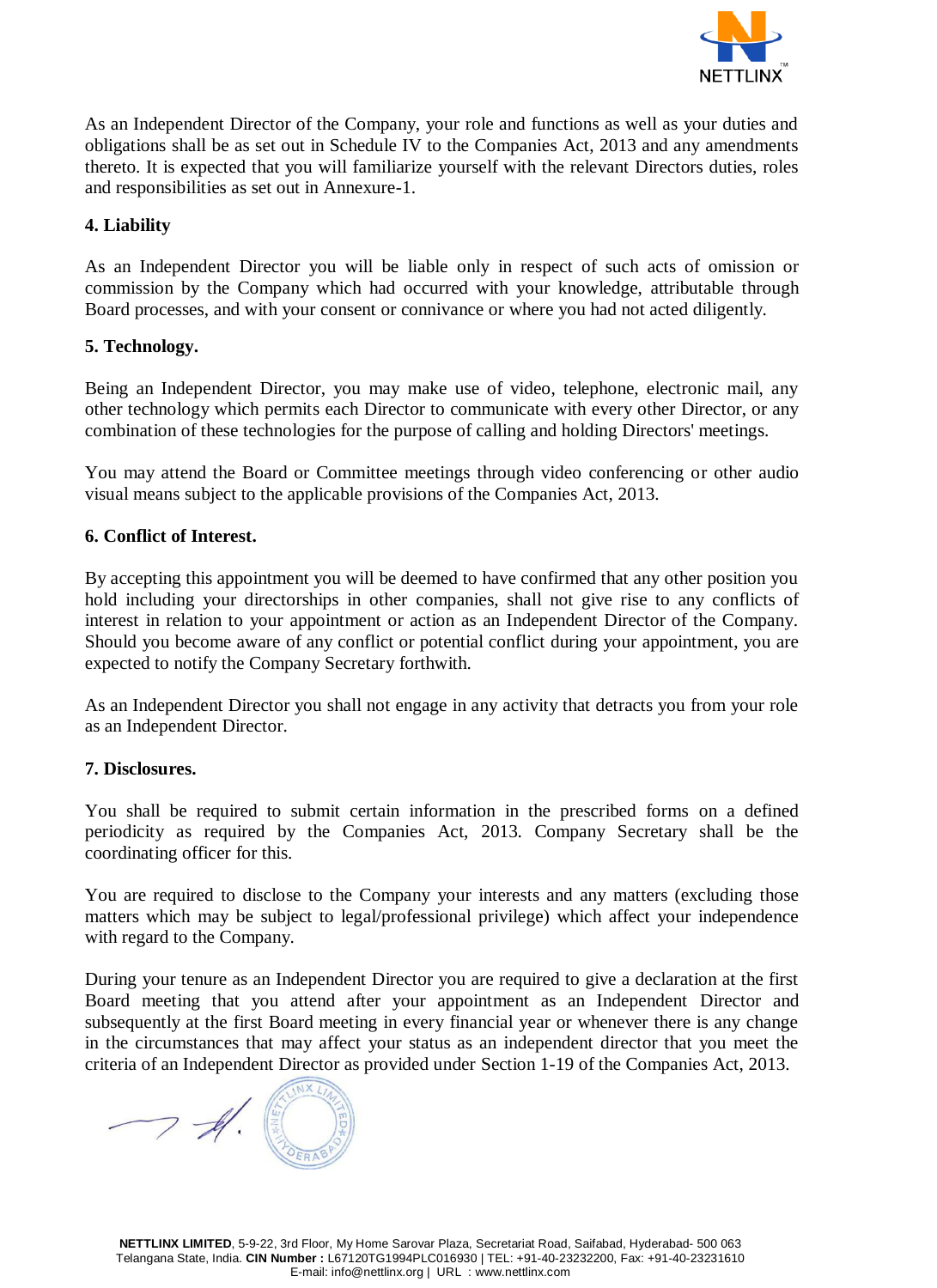

# **8. Director's Fees.**

You shall be paid a sitting fee, which may be approved by the Board from time to time for attending each Board or Committee meeting, as per the provisions of Section 197 of the Companies Act, 2013 and the Articles of Association of the Company.

The Company shall reimburse you all travelling, hotel and other incidental expenses. reasonably incurred by you in performance of duties as per provisions of the Companies Act, 2013 in conjunction with the Company rules and policies.

As an Independent Director you shall not be entitled to any stock option and shall not be covered by any pension scheme.

# **9. Review and Evaluation.**

The Company has adopted a policy on Board Evaluation. The policy provides for evaluation of the Board, the Committees of the Board and Individual Directors, including the Chairman of the Board. As per the policy, your performance as an Independent Director will be subject to review during your tenure with the Company by the entire Board excluding yourself as per the performance evaluation criteria laid down by the Nomination and Remuneration Committee and SEBI (Listing Obligations and Disclosure Requirements) Regulations, 2015. If, in the interim, there are any matters which cause you concern about your role you should discuss them with the Managing Director of the Company.

#### **10. Induction and Training.**

Where possible, Directors will be encouraged to attend special training courses by various professional bodies to ensure that the Directors are refreshed and equipped to perform their role to the highest standards and performance possible.

# **11. Confidentiality and Access to Company Records.**

Under Company Law, Directors have a right of access to the Company's documents and records, including financial records.

Any confidential information which may come to your knowledge in the performance of your duties as an Independent Director of the Company must not be divulged, except so far as:

a) May be necessary in connection with the proper performance of your duties to the Company:

b) The Company may from time to time authorize you to disclose such information as may be required by you with the condition that you will take all reasonable precautions as may be necessary to maintain the secrecy and confidentiality of all confidential information of the Company: or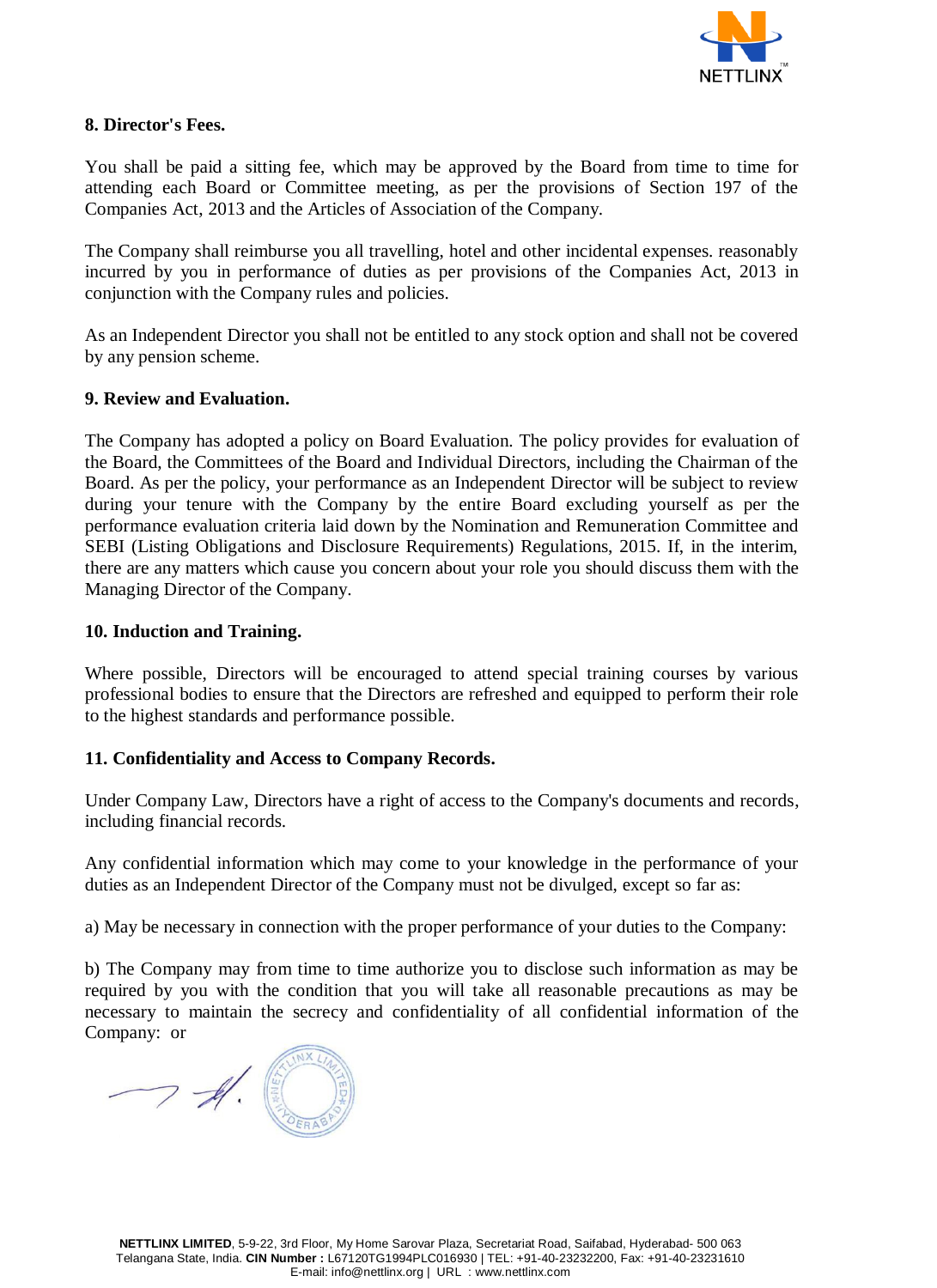

may be required to be disclosed under requirement of any law.

# **12. Applicable law.**

This letter of appointment and any dispute arising from it shall be governed by the laws of

India. Kindly confirm your agreement to the terms set out above by signing the declaration on the enclosed copy of this letter of appointment. Please return the copy to me at the above address.

In returning this letter duly signed, you agree that the Company may make this letter publicly available at website of the Company [www.nettlinx.com.](http://www.nettlinx.com/)

# **Thanking you, Yours Sincerely, For NETTLINX LIMITED**

**MANOHAR REDDY LOKA MANAGING DIRECTOR DIN: 00140229**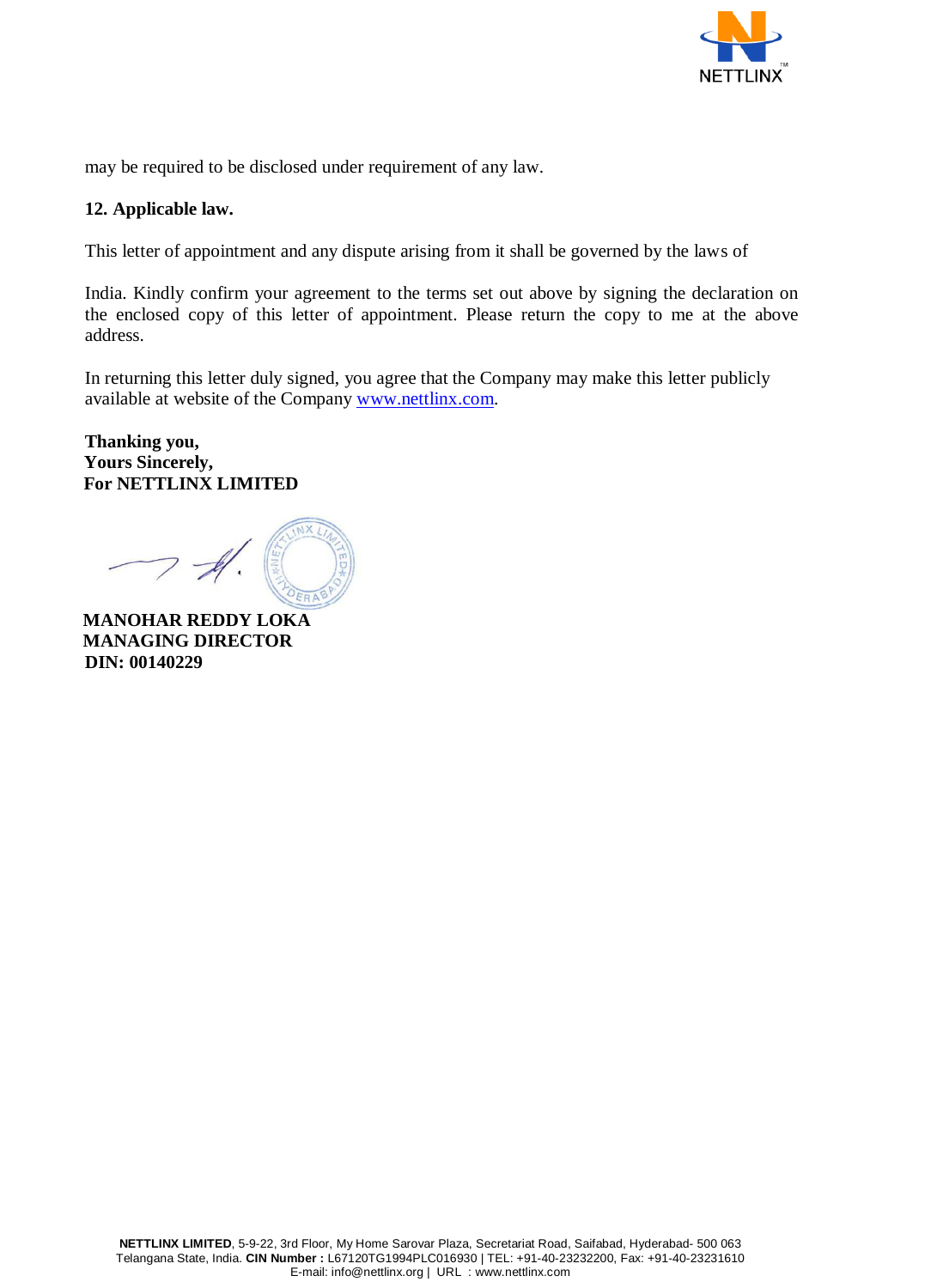

### **Annexure-I**

### **Roles and Duties:**

Your role and duties will be those normally required by a Non-Executive Independent Director under the Companies Act, 2013 and SEBI (Listing Obligations and Disclosure Requirements) Regulations, 2015 and as laid down in the code of conduct formulated by the Board. There are certain duties prescribed for all Directors both Executive and Non-Executive including IDs, which are fiduciary in nature and are as under:

- 1. You shall act in accordance with the Company's Articles of Association;
- 2. You shall act in good faith in order to promote the objects of the Company for the benefit of its members as a whole, and in the best interest of the Company.
- 3. You shall discharge your duties with due and reasonable care, skill and diligence.
- 4. You shall not involve yourself in a situation in which you may have a direct or indirect interest that conflicts, or possibly may conflict, with the interest of the Company.
- 5. You shall not achieve or attempt to achieve any undue gain or advantage either to yourself or to your relatives, partners or associates.
- 6. Shall not assign your office as an Independent Director and any assignments so made shall be void.

In addition to the above requirements applicable to all Directors, the role of the Non-Executive Director has the following key elements

**Performance:** Non-Executive Directors should scrutinize the performance of management int meeting agreed goals and objectives.

**Risk:** Non-Executive Directors should satisfy themselves on the integrity of financial information and those financial controls and systems of risk management are robust and defensible.

**People:** Non-Executive Directors are responsible for determining appropriate levels of remuneration of Executive Directors, and have a prime role in appointing and where necessary, recommending removal of Executive Directors and in succession planning:

**Reporting:** Non-Executive Directors take responsibility for the processes for accurately reporting on performance and the financial position of the Company, and

**Compliance:** Non-Executive Directors should assist the Company to imbibe good governance practices, comply with the applicable legislation and regulations and alignment of the Company's practices with accepted norms.